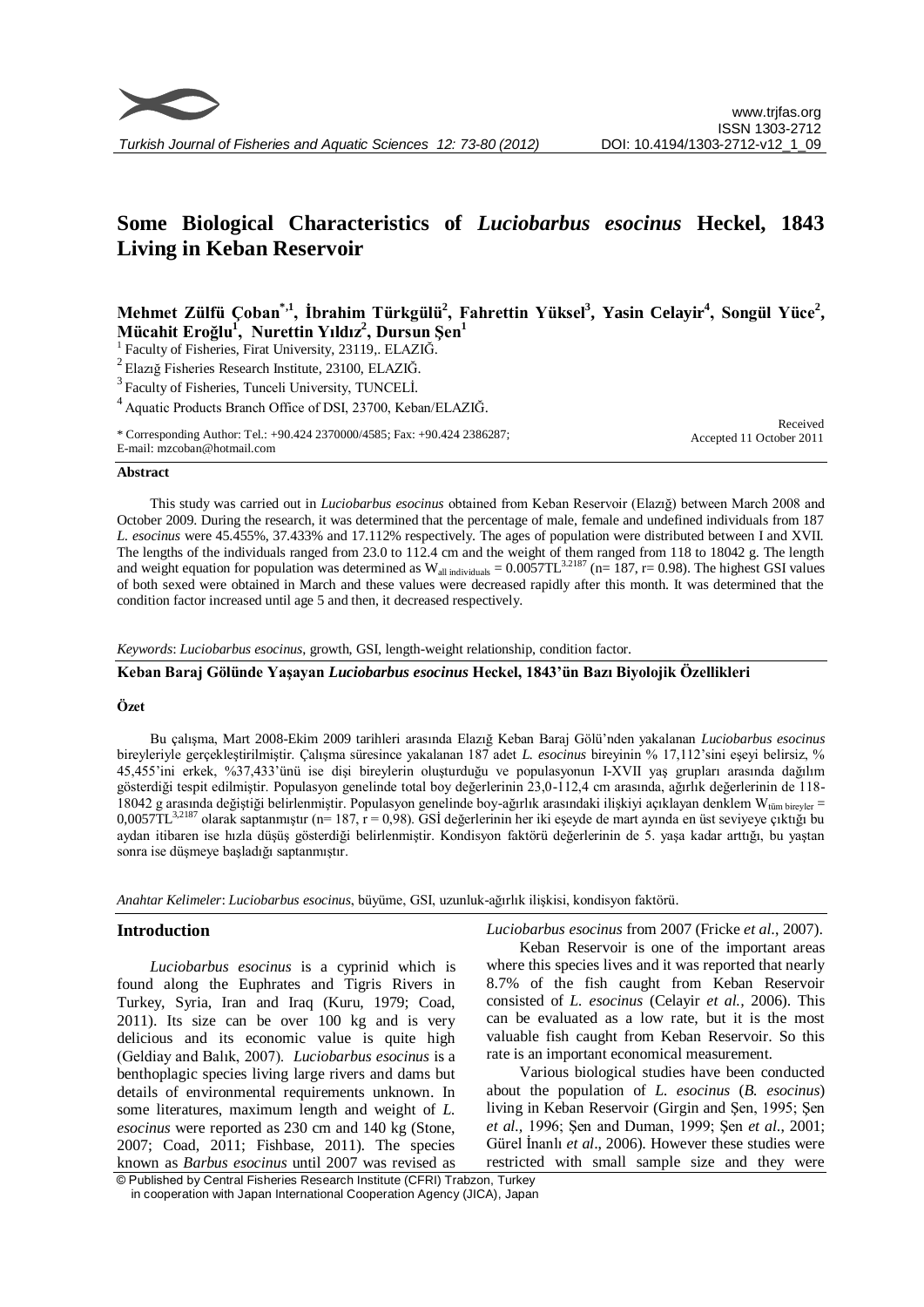investigated the population combined instead of gender. The aim of this study is to determine some biological features such as growth parameters and reproduction biology of *L. esocinus*. The results of the study will be able to overcome a lack about this species and they can be used for fisheries management in the reservoir.

#### **Materials and Methods**

Fish samples were caught from Keban Reservoir (Elazığ) between March 2008 and October 2009, monthly (Figure 1). All fish specimens were caught using gill nets with various mesh size (40, 50, 60, 70, 90 and 110 mm).

The ages of the fish were determined using dorsal fin rays (Şen and Duman, 1999). Sexes of the fish were determined by opening their abdominal region and examining their gonads macroscopically and if necessary microscopically (Lagler *et al*., 1977). The length-weight relation of the population was investigated by the regression analysis of  $W= a.L<sup>b</sup>$  and growth was investigated by von Bertalanffy Growth Function; (Sparre and Venema, 1992; Nikolsky, 1969; Kara, 1992).

 $L_t = L_{\infty} * [1 - e^{(-k^* (t - t_0))}]$ 

 $W_t = W_\infty * [1 - e^{(-k^* (t - t_0))}]^b$ 

Absolute and rational growth in length and weight was calculated by the following formulas; Absolute growth:  $L_2$ - $L_1$  and  $W_2-W_1$ 

Rational growth:  $((L_2-L_1)/L_1)^*100$  and  $((W_2-L_1)/L_1)^*100$ 

 $W_1$ / $W_1$ <sup>\*</sup>100 (Erkoyuncu, 1995).

In order to determine reproduction period Gonadosomatic Index (GSI) and Condition Factors (CF) were used. These were estimated by the following equations;

GSI= [Gonad weight/(Body weight–Gonad weight)]\*100

CF= [(Body weight–Gonad weight)/Fish  $length<sup>3</sup>$ <sup>\*</sup>100 (Avsar, 2005).

Data were statistically analysed by using Microsoft Office Excel 2003 and SPSS 12.00 package programmes.

#### **Results**

#### **Age and Sex Distribution**

A total of 187 *L. esocinus* specimens were caught from Keban Reservoir. Rates of male, female and undefined sex were found as 45.455%, 37.433% and 17.112% respectively. Twelve age groups were recorded from I to XVII and the most individuals are found to be in IV age group for both sexes. The overall sex ratio was 1:0.82 (females/males) and it was not significantly different from the theoretical 1:1 value  $(X^2 =$  $0.726 < X^2_{(1, 0.05)} = 3.84$ ; p= 0.228, p>0.05) (Table 1).

#### **Length and Weight Distribution**

Total lengths and weights of 187 *L. esocinus* 



**Figure 1.** Keban Dam Lake (Google Map, 2010).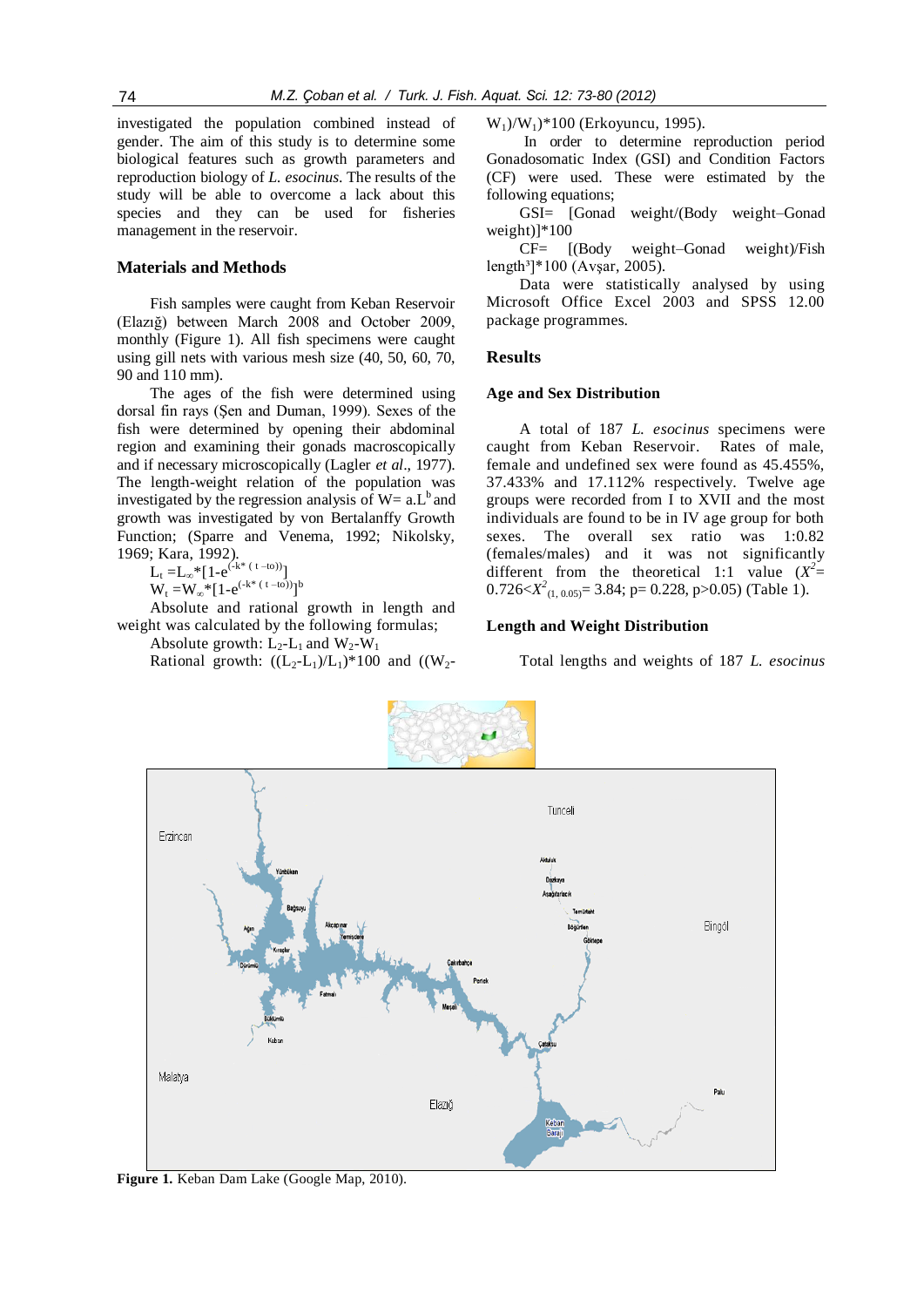were examined for their age and sex groups. The differences among the total length values and among the weight values for each age group were determined using by t-test.

Total lengths of *L. esocinus* were found between 23.00-44.00 cm for the undefined sex, 34.80-112.40 cm for males and 31.60-106.40 cm for females. The differences between sexes were not statistically significant  $(P>0.05)$  according to age groups (Table 2). Weights of *L. esocinus* varied from 118 to 928 g for the undefined sex, from 340 to 18042 g for males and from 363 to 12506 g for females. The differences between sexes were not statistically significant  $(P>0.05)$  according to age groups (Table 3).

#### **Growth**

The growth parameters that describe growth in length were found as L∞= 225.621 cm, k= 0.031, t<sub>0</sub>= -3.929 for males, L∞= 234.378 cm, k= 0.038,  $t_0$ = -2.819 for females and L∞= 229.732 cm, k= 0.035, t<sub>0</sub>= -2.891 for all individuals. Using these parameters von Bertalanffy growth models of *L. esocinus* were described as  $\bar{L}_t = 225.621^* [1-e^{-0.031^*(t+3.929)}]$  for males,  $L_t = 234.378 * [1 - e^{-0.038 \cdot (t + 2.819)}]$  for females and  $L_t = 229.732 \cdot [1 - e^{-0.035 \cdot (t + 2.891)}]$  for all individuals. Growth curves using von Bertalanffy equations were

**Table 1.** Age composition and sex ratios of *Lucioabrbus esocinus* population in Keban Reservoir

|                |                          | Undefined |                          | Male   |                          | Female                   |     | All individuals | Female/Male              | $X^2$ |          |
|----------------|--------------------------|-----------|--------------------------|--------|--------------------------|--------------------------|-----|-----------------|--------------------------|-------|----------|
| Age            | N                        | $\%$      | N                        | %      | N                        | $\%$                     | N   | $\%$            |                          |       | p        |
|                | 4                        | 2.139     | $\overline{\phantom{a}}$ |        |                          |                          | 4   | 2.139           | $\overline{\phantom{0}}$ |       |          |
| $\overline{c}$ | 15                       | 8.021     | $\overline{c}$           | 1.070  | 3                        | 1.604                    | 20  | 10.695          | 1:1.5                    | 0.100 | 0.654    |
| 3              | 13                       | 6.952     | 16                       | 8.556  | 6                        | 3.209                    | 35  | 18.717          | 1:0.4                    | 2.272 | $0.033*$ |
| 4              | $\overline{\phantom{0}}$ |           | 34                       | 18.182 | 19                       | 10.160                   | 53  | 28.342          | 1:0.6                    | 2.122 | $0.039*$ |
|                |                          |           | 13                       | 6.952  | 14                       | 7.487                    | 27  | 14.439          | 1:1.1                    | 0.018 | 0.847    |
| 6              |                          |           | 8                        | 4.278  | 11                       | 5.882                    | 19  | 10.160          | 1:1.4                    | 0.237 | 0.491    |
|                | $\overline{\phantom{0}}$ |           | 5                        | 2.674  | 7                        | 3.743                    | 12  | 6.417           | 1:1.4                    | 0.166 | 0.564    |
| 8              |                          |           | $\mathfrak{D}$           | 1.070  | $\overline{4}$           | 2.139                    | 6   | 3.209           | 1:2.0                    | 0.333 | 0.414    |
| 9              | $\overline{\phantom{0}}$ |           | 4                        | 2.139  | $\overline{\phantom{a}}$ | $\overline{\phantom{0}}$ | 4   | 2.139           | $\overline{a}$           |       |          |
| 10             |                          |           |                          |        | 4                        | 2.139                    | 4   | 2.139           |                          |       |          |
| 14             |                          |           |                          |        | 2                        | 1.070                    | 2   | 1.070           |                          |       |          |
| 17             |                          |           |                          | 0.535  | $\qquad \qquad$          |                          |     | 0.535           |                          |       |          |
| Total          | 32                       | 17.112    | 85                       | 45.455 | 70                       | 37.433                   | 187 | 100             | 1:0.82                   | 0.726 | 0.228    |

\*Statistically significant

**Table 2.** The distribution of total lengths (cm) of *Luciobarbus esocinus* population in Keban Reservoir according to age and sex groups

|     |                | Undefined                        |                | Male                                  |                | Female                               |          |                | All individuals                      |
|-----|----------------|----------------------------------|----------------|---------------------------------------|----------------|--------------------------------------|----------|----------------|--------------------------------------|
| Age | N              | $x \pm S.e.$<br>(Min-Max)        | N              | $x \pm S.e.$<br>(Min-Max)             | $\mathbf N$    | $x \pm S.e.$<br>(Min-Max)            | t-test   | N              | $x \pm S.e.$<br>(Min-Max)            |
| 1   | $\overline{4}$ | $28.42 \pm 2.056$<br>$(23-33)$   |                |                                       |                |                                      |          | $\overline{4}$ | $28.42 \pm 2.056$<br>$(23-33)$       |
| 2   | 15             | 34.75±0.689<br>$(30.8-39)$       | $\overline{c}$ | $37.39 \pm 2.550$<br>$(34.8-39.9)$    | 3              | 35.36±2.500<br>$(31.6-40.1)$         | p > 0.05 | 20             | 35.84±0.890<br>$(30.8-40.1)$         |
| 3   | 13             | $38.15 \pm 1.104$<br>$(32.1-44)$ | 16             | $43.91 \pm 1.201$<br>$(35-50.6)$      | 6              | 44.41±2.349<br>$(38.2 - 52.3)$       | p > 0.05 | 35             | $42.16 \pm 0.652$<br>$(32.1 - 52.3)$ |
| 4   |                |                                  | 34             | $50.03\pm0.862$<br>$(36.5-56)$        | 19             | 51.64±0.946<br>$(38.8 - 54.5)$       | p > 0.05 | 53             | $50.84\pm0.877$<br>$(36.5-56)$       |
| 5   |                |                                  | 13             | 55.38±1.252<br>$(40.8 - 57.7)$        | 14             | 57.77±1.243<br>$(43.7 - 60.4)$       | p > 0.05 | 27             | 56.57±1.559<br>$(40.8 - 60.4)$       |
| 6   |                |                                  | 8              | $59.81 \pm 2.356$<br>$(50.2 - 69.8)$  | 11             | $63.40 \pm 1.961$<br>$(44-65.7)$     | p > 0.05 | 19             | $61.61 \pm 2.700$<br>$(44-69.8)$     |
| 7   |                |                                  | 5              | $63.82 \pm 3.785$<br>$(51.3-68.2)$    | 7              | $68.71 \pm 3.884$<br>$(45.6 - 69.4)$ | p > 0.05 | 12             | $66.26 \pm 3.433$<br>$(45.6 - 68.2)$ |
| 8   |                |                                  | $\overline{2}$ | $67.67 \pm 4.552$<br>$(63.4 - 74.55)$ | 4              | 72.92±4.132<br>$(51.7-73)$           | p > 0.05 | 6              | 70.83±4.381<br>$(51.7 - 74.55)$      |
| 9   |                |                                  | 4              | 75.12±3.306<br>$(70.3 - 85.4)$        |                |                                      |          | 4              | 75.12±3.306<br>$(70.3 - 85.4)$       |
| 10  |                |                                  |                |                                       | 4              | 83.87±4.298<br>$(73.9 - 94.4)$       |          | 4              | 83.87±4.298<br>$(73.9 - 94.4)$       |
| 14  |                |                                  |                |                                       | $\overline{c}$ | $101.10\pm5.300$<br>$(95.8-106.4)$   |          | $\overline{c}$ | $101.10\pm5.300$<br>$(95.8 - 106.4)$ |
| 17  |                |                                  | 1              | 112.40                                |                |                                      |          | 1              | 112.40                               |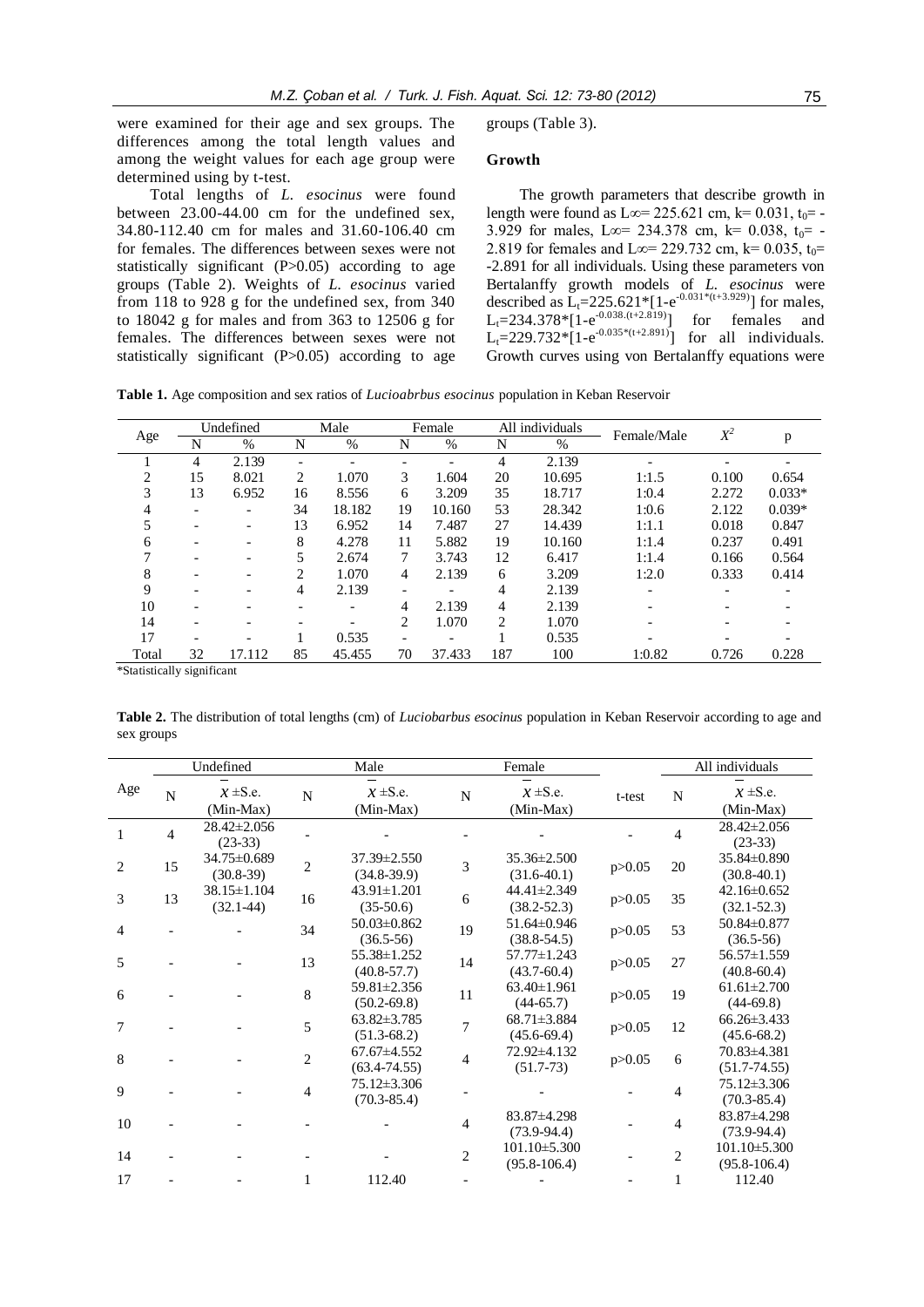formed for males, females and all individuals as in Figure 2. From the length-weight relationships and the estimated L∞, the asymptotic weights (W∞) were calculated as 154729 g, 234978 g and 226954 g, respectively, for males, females and all individuals.

It is determined that relative and absolute growths of length and weight were faster for early ages and it slowed when they get older (Table 4 and 5). While estimating absolute and relative growth rates, after the age group X were not taken into account because of the absence of serial age group and lack of samples number.

### **Length and Weight Relationship**

The length-weight relationships of the *L. esocinus* were estimated using 85 males and 70 females. The *b* values for males, females and all individuals were estimated as  $b=$  3.098 and  $b=$  3.282 and b= 3.218, respectively. The results indicated that the *b* value of the both sexes was higher than 3, meaning positive allometry in the both sexes. The resulting equations for males, females and all individuals are given below:

W<sub>male</sub> =  $0.0079$ TL<sup>3.0985</sup>; n= 85; r = 0.97

**Table 3.** The distribution of weights (g) of *Luciobarbus esocinus* population in Keban Reservoir according to age and sex groups.

|                       |                | Undefined                         |                | Male                                   |                | Female                                  |          | All individuals |                                        |  |
|-----------------------|----------------|-----------------------------------|----------------|----------------------------------------|----------------|-----------------------------------------|----------|-----------------|----------------------------------------|--|
| Age                   | N              | $x \pm S.e.$<br>(Min-Max)         | N              | $x \pm S.e.$<br>(Min-Max)              | N              | $x \pm S.e.$<br>(Min-Max)               | t-test   | N               | $x \pm S.e.$<br>$(Min-Max)$            |  |
|                       | $\overline{4}$ | $241.25 \pm 51.13$<br>$(118-368)$ |                |                                        |                |                                         |          | 4               | 241.25 ± 51.132<br>$(118-368)$         |  |
| $\mathcal{D}_{\cdot}$ | 15             | $436.57 \pm 30.16$<br>$(250-678)$ | $\overline{2}$ | $432 \pm 92.01$<br>$(340-524)$         | 3              | $467 \pm 76.42$<br>$(363-616)$          | p > 0.05 | 20              | 445.19±25.37<br>$(250-678)$            |  |
| 3                     | 13             | $660 \pm 53.64$<br>$(356-928)$    | 16             | 942.43±73.96<br>$(448-1468)$           | 6              | 997.33±174.34<br>$(536-1604)$           | p > 0.05 | 35              | $866.63 \pm 52.31$<br>$(356-1604)$     |  |
| 4                     |                |                                   | 34             | 1555.13 ± 74.72<br>$(612-2256)$        | 19             | 1561.26±73.17<br>$(646-1780)$           | p > 0.05 | 53              | 1558.19±54.96<br>$(612 - 2256)$        |  |
| 5                     |                |                                   | 13             | $2156.29 \pm 136.40$<br>$(710-2396)$   | 14             | 2077.78±126.04<br>$(986 - 2604)$        | p > 0.05 | 27              | 2117.03 ± 92.52<br>$(710-2604)$        |  |
| 6                     |                |                                   | 8              | 2734.65±379.82<br>$(1726 - 4708)$      | 11             | $2586.45 \pm 218.00$<br>$(1034 - 2762)$ | p > 0.05 | 19              | 2660.55±207.97<br>$(1034 - 4708)$      |  |
| 7                     |                |                                   | 5              | $3162.76\pm 608.53$<br>$(1430 - 4352)$ | $\overline{7}$ | 3026.85±484.60<br>$(1274 - 4487)$       | p > 0.05 | 12              | 3094.80±366.89<br>$(1274 - 4487)$      |  |
| 8                     |                |                                   | $\overline{c}$ | 3588.19±1133.33<br>$(2246 - 5022)$     | $\overline{4}$ | 3416.25±953.81<br>$(1635 - 5291)$       | p > 0.05 | 6               | 3502.22±703.3<br>$(1635-5291)$         |  |
| 9                     |                |                                   | 4              | $6743.5 \pm 745.70$<br>$(5505 - 8824)$ |                |                                         |          | 4               | $6743.5 \pm 745.70$<br>$(5505 - 8824)$ |  |
| 10                    |                |                                   |                |                                        | 4              | 7307±1079.00<br>$(4271-9026)$           |          | 4               | 7307±1079.00<br>$(4271 - 9026)$        |  |
| 14                    |                |                                   |                |                                        | $\overline{c}$ | 12232±274.04<br>$(11958-12506)$         |          | $\overline{2}$  | 12232±274.04<br>$(11958-12506)$        |  |
| 17                    |                |                                   |                | 18042                                  |                |                                         |          |                 | 18042                                  |  |

Male  $\rightarrow$  - Female  $\cdots$   $\rightarrow$  All individuals



**Figure 2.** von Bertalanffy growth curves of *Luciobarbus esocinus* population in Keban Reservoir.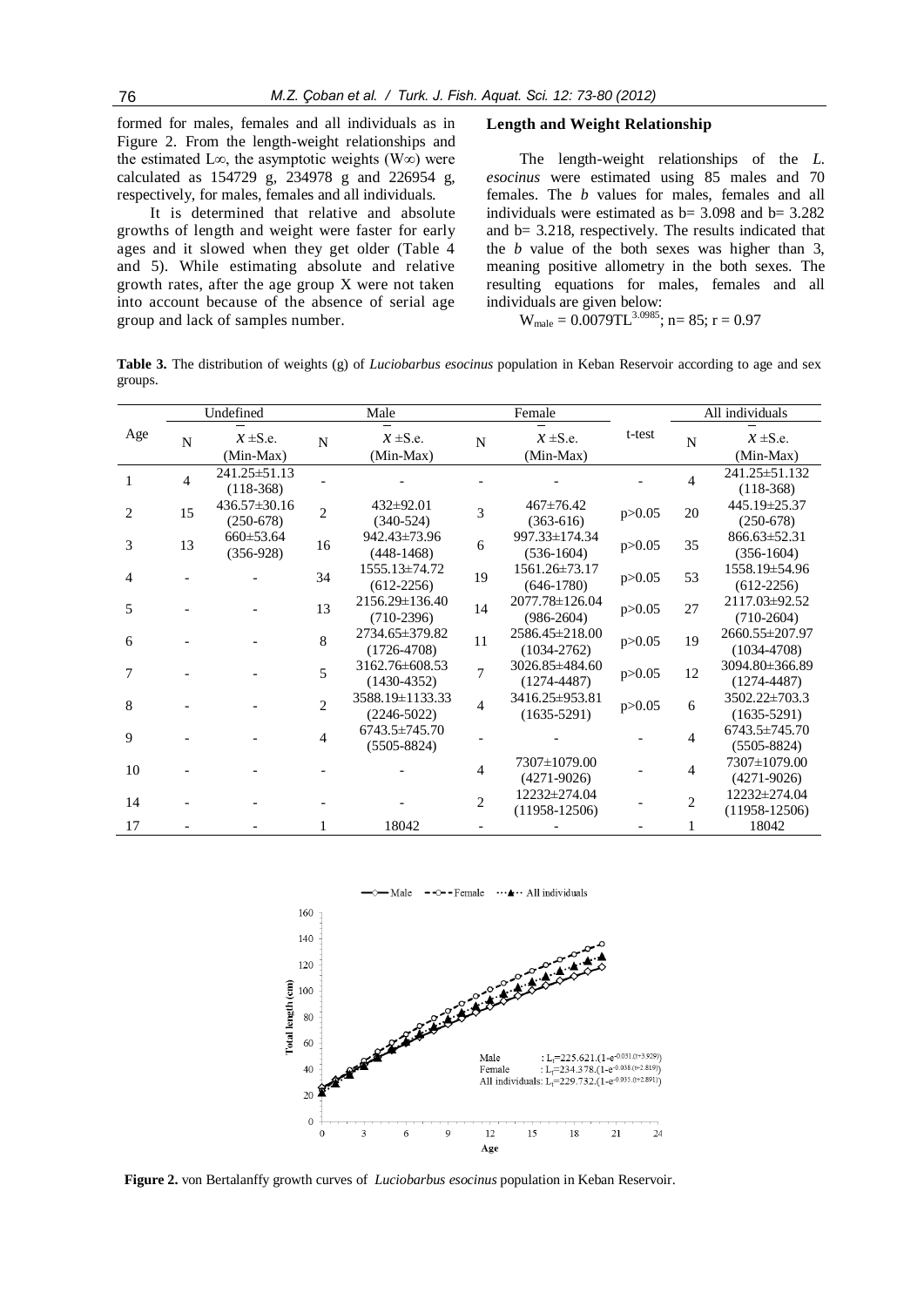$$
W_{\text{female}} = 0.0039 \text{T} L^{3.2828}; n = 70; r = 0.98
$$

 $W_{all~individuals} = 0.0057TL^{3.2187}$ ; n= 187; r = 0.98 The high r-values indicated a very strong relationship between the two dimensions. Length and weight relationship for the whole population was shown in Figure 3.

### **Gonadosomatic Index and Condition Factor**

In order to determine the spawning period of *L. esocinus,* Gonadosomatic Index (GSI) was used for each sex group. It was observed that GSI value

was at the highest levels in March and it declined after March (Figure 4). GSI values changed between 0.011%-4.289% for males and 0.010%- 0.373% for females.

It was determined that the condition factor (CF) for *L. esocinus* population varied between 0.528-1.706 for males and 0.875-1.863 for females throughout the year. CF values were at the lowest level in January and February just before the reproduction period (Figure 4).

The determination of the spawning season for *L. esocinus* population in Keban Reservoir was

**Table 4.** Absolute (AL cm) and relative (RL %) length increasings a of *Luciobarbus esocinus* population in Keban Reservoir

| <b>Sexes</b> | Growth |                          | Age groups |                          |             |                          |                          |                          |                          |       |  |
|--------------|--------|--------------------------|------------|--------------------------|-------------|--------------------------|--------------------------|--------------------------|--------------------------|-------|--|
|              | rates  | I-II                     | ІІ-Ш       | III-IV                   | <b>IV-V</b> | V-VI                     | VI-VII                   | VII-VIII                 | VIII-IX                  | IX-X  |  |
|              | A.L.   | 6.33                     | 3.40       | $\overline{\phantom{0}}$ |             | $\overline{\phantom{0}}$ | $\overline{\phantom{0}}$ | $\overline{\phantom{0}}$ |                          |       |  |
| Undefined    | R.L.   | 22.25                    | 9.80       |                          |             | $\overline{\phantom{0}}$ | $\overline{\phantom{a}}$ |                          |                          |       |  |
|              | A.L.   | $\overline{\phantom{a}}$ | 6.52       | 6.11                     | 5.34        | 4.43                     | 4.00                     | 3.85                     | 7.44                     |       |  |
|              | R.L.   | $\overline{\phantom{0}}$ | 17.44      | 13.93                    | 10.68       | 8.00                     | 6.70                     | 6.03                     | 11.00                    |       |  |
|              | A.L.   |                          | 9.05       | 7.23                     | 6.12        | 5.63                     | 5.30                     | 4.21                     | $\overline{\phantom{a}}$ | 10.94 |  |
|              | R.L.   | $\overline{\phantom{0}}$ | 25.58      | 16.27                    | 11.85       | 9.75                     | 8.36                     | 6.12                     |                          | 15.00 |  |
| All          | A.L.   | 7.41                     | 6.32       | 8.67                     | 5.73        | 5.03                     | 4.65                     | 4.56                     | 4.29                     | 8.75  |  |
| individuals  | R.L.   | 26.07                    | 17.65      | 20.58                    | 11.27       | 8.90                     | 7.55                     | 6.88                     | 6.05                     | 11.64 |  |

**Table 5.** Absolute (AW g) and relative (RW %) weight increasing of *Luciobarbus esocinus* population in Keban Reservoir

| <b>Sexes</b> | Growth | Age groups               |          |        |             |                                                                                                                                                                                                                                                                       |         |        |         |         |  |  |
|--------------|--------|--------------------------|----------|--------|-------------|-----------------------------------------------------------------------------------------------------------------------------------------------------------------------------------------------------------------------------------------------------------------------|---------|--------|---------|---------|--|--|
|              | rates  | I-II                     | $II-III$ | III-IV | <b>IV-V</b> | V-VI<br>VI-VII<br>VII-VIII<br>$\overline{a}$<br>$\overline{\phantom{0}}$<br>$\overline{\phantom{0}}$<br>$\overline{\phantom{0}}$<br>578.36<br>428.11<br>425.43<br>26.82<br>13.45<br>15.65<br>389.40<br>508.67<br>440.40<br>$\qquad \qquad$<br>17.02<br>12.86<br>24.48 | VIII-IX | IX-X   |         |         |  |  |
| Undefined    | A.W    | 195.32                   | 223.58   |        |             |                                                                                                                                                                                                                                                                       |         |        |         |         |  |  |
|              | R.W.   | 80.96                    | 51.21    |        |             |                                                                                                                                                                                                                                                                       |         |        |         |         |  |  |
| Male         | A.W    | -                        | 510.43   | 612.69 | 601.15      |                                                                                                                                                                                                                                                                       |         |        | 3155.30 |         |  |  |
|              | R.W.   | $\overline{\phantom{a}}$ | 118.15   | 65.01  | 38.65       |                                                                                                                                                                                                                                                                       |         |        | 87.93   |         |  |  |
|              | A.W    | $\overline{\phantom{a}}$ | 530.33   | 563.92 | 516.52      |                                                                                                                                                                                                                                                                       |         |        |         | 3890.75 |  |  |
| Female       | R.W.   | $\overline{\phantom{a}}$ | 113.56   | 56.54  | 33.08       |                                                                                                                                                                                                                                                                       |         |        |         | 113.88  |  |  |
| All          | A.W    | 203.94                   | 421.44   | 691.56 | 558.84      | 543.52                                                                                                                                                                                                                                                                | 434.25  | 407.42 | 3241.28 | 563.50  |  |  |
| individuals  | R.W.   | 84.53                    | 94.66    | 79.79  | 35.86       | 25.67                                                                                                                                                                                                                                                                 | 16.32   | 13.16  | 92.54   | 8.35    |  |  |



**Figure 3.** Length-weight relation of *Luciobarbus esocinus* population in Keban Reservoir.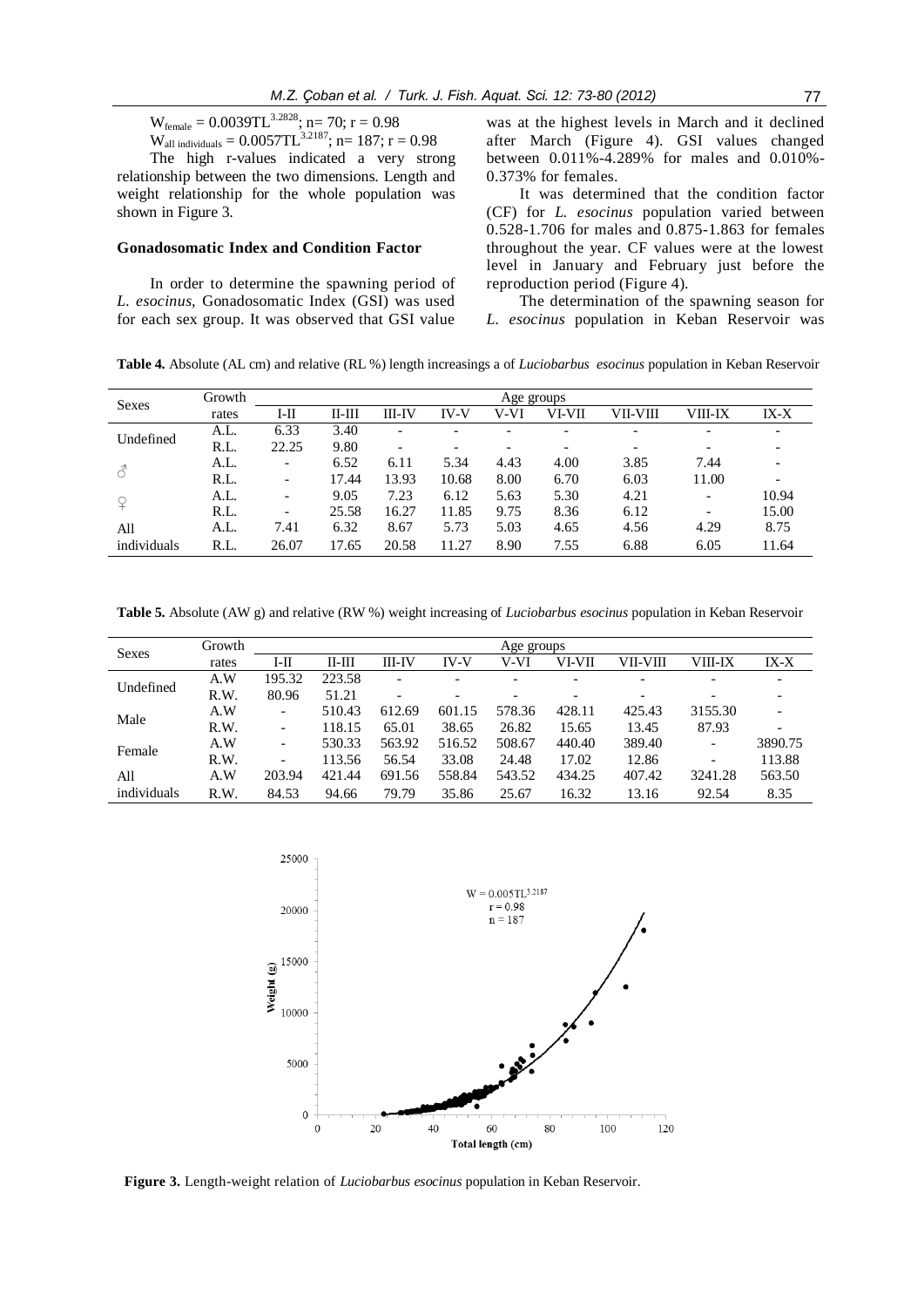based on the GSI and CF. It can be said that spawning period of *L. esocinus* in Keban Reservoir is between March-April due to the highest GSI values were estimated in March and the lowest CF values were estimated in January and February (Figure 4).

According to the age groups, condition factor increased until age 5 and after that it started to decline. The differences in condition between females and males were statistically significant at the age of 6 and 7; however, they were not significant in the other age groups (Table 6).

# **Discussion**

*Luciobarbus esocinus* is a relatively large fish but their biological characteristics have not been well studied due to difficulties of its sampling. A total of 187 *L. esocinus* specimens (32 undefined, 85 males



**Figure 4.** Monthly changes in Gonadosomatic Index (GSI) and Condition Factos of *Luciobarbus esocinus* population in Keban Reservoir according genders.

|                | Undefined      |                                        |                | Male                                   |                | Female                                 |           | All individuals |                                        |  |
|----------------|----------------|----------------------------------------|----------------|----------------------------------------|----------------|----------------------------------------|-----------|-----------------|----------------------------------------|--|
| Age            | N              | $x \pm S.e.$<br>(Min-Max)              | N              | $x \pm S.e.$<br>(Min-Max)              | N              | $x \pm S.e.$<br>(Min-Max)              | t-test    | N               | $x \pm S.e.$<br>(Min-Max)              |  |
| $\mathbf{1}$   | $\overline{4}$ | $0.997 \pm 0.022$<br>$(0.951 - 1.044)$ |                |                                        |                |                                        |           | $\overline{4}$  | $0.997 \pm 0.022$<br>$(0.951 - 1.044)$ |  |
| $\overline{c}$ | 15             | $1.007 \pm 0.024$<br>$(0.822 - 1.142)$ | $\overline{2}$ | $0.939 \pm 0.022$<br>$(0.917 - 0.962)$ | $\overline{3}$ | $1.180 \pm 0.115$<br>$(0.955 - 1.336)$ | p > 0.05  | 20              | $1.026 \pm 0.028$<br>$(0.822 - 1.336)$ |  |
| 3              | 13             | $1.157 \pm 0.035$<br>$(0.987 - 1.443)$ | 16             | $1.101 \pm 0.036$<br>$(0.867 - 1.404)$ | 6              | $1.212 \pm 0.085$<br>$(0.875 - 1.456)$ | p > 0.05  | 35              | $1.141 \pm 0.025$<br>$(0.867 - 1.456)$ |  |
| $\overline{4}$ |                |                                        | 34             | $1.195 \pm 0.027$<br>$(0.855 - 1.706)$ | 19             | $1.230\pm0.036$<br>$(0.981 - 1.762)$   | p > 0.05  | 53              | $1.207 \pm 0.021$<br>$(0.855 - 1.762)$ |  |
| 5              |                |                                        | 13             | $1.161 \pm 0.069$<br>$(0.528 - 1.504)$ | 14             | $1.294 \pm 0.370$<br>$(0.960 - 1.863)$ | p > 0.05  | 27              | $1.230 \pm 0.039$<br>$(0.528 - 1.863)$ |  |
| 6              |                |                                        | $\,8\,$        | $1.124 \pm 0.034$<br>$(0.988 - 1.272)$ | 11             | $1.259 \pm 0.035$<br>$(0.985 - 1.371)$ | $p<0.05*$ | 19              | $1.202 \pm 0.029$<br>$(0.985 - 1.371)$ |  |
| 7              |                |                                        | 5              | $1.106 \pm 0.042$<br>$(0.987 - 1.193)$ | $\overline{7}$ | 1.238±0.021<br>$(1.170 - 1.758)$       | $p<0.05*$ | 12              | $1.183 \pm 0.028$<br>$(0.987 - 1.758)$ |  |
| 8              |                |                                        | $\mathbf{2}$   | $1.076 \pm 0.056$<br>$(1.007 - 1.145)$ | $\overline{4}$ | $1.136 \pm 0.058$<br>$(1.007 - 1.273)$ | p > 0.05  | 6               | $1.116 \pm 0.042$<br>$(1.007 - 1.273)$ |  |
| 9              |                |                                        | $\overline{4}$ | $1.060 \pm 0.020$<br>$(1.008 - 1.105)$ |                |                                        |           | 4               | $1.060 \pm 0.020$<br>$(1.008 - 1.105)$ |  |
| 10             |                |                                        |                |                                        | $\overline{4}$ | $1.112 \pm 0.080$<br>$(0.909 - 1.304)$ |           | $\overline{4}$  | $1.112 \pm 0.080$<br>$(0.909 - 1.304)$ |  |
| 14             |                |                                        |                |                                        | $\overline{2}$ | $1.197\pm0.160$<br>$(1.036 - 1.358)$   |           | $\overline{2}$  | $1.197\pm0.160$<br>$(1.036 - 1.358)$   |  |
| 17             |                | March 2012 - Her at authorize          |                | 0.918                                  |                |                                        |           |                 | 0.918                                  |  |

\*Statistically significant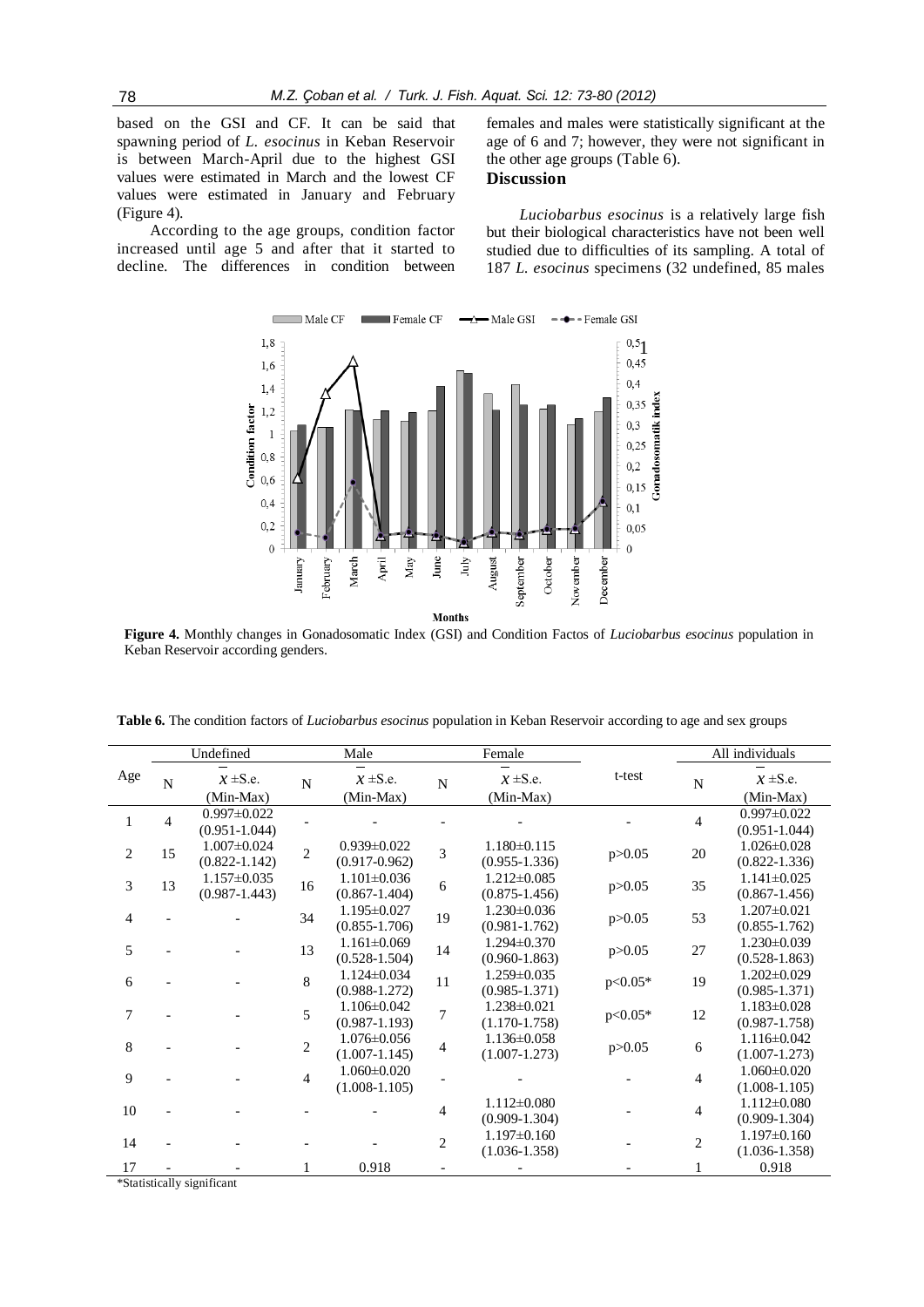and 70 females) were investigated throughout the sampling period. Age group IV was dominant age group for both sexes. Similar finding was reported by Şen *et al*, (1996). The age groups were reported as from I to X (87 individuals and the most individuals are found to be in age group III) by Girgin and Sen  $(1995)$  and as from I to VII  $(81$ individuals) by Sen *et al.* (1996). These differences may be due to fishing methods, sample size and different years (Nikolsky, 1980; Ünlü *et al*., 2000).

The distribution of the length ranged from 23 to 112.40 cm. The weight of the samples ranged from 118 g to 18042 g and the majority of individuals were between 1001-2000 g for both sexes. According the age groups, statistical differences between sexes were not determined for total lengths and weights (p>0.05). It was also determined that absolute and relative total length and weight growths were more for the young individuals and it declined in older individuals. Girgin and Şen (1995) reported that total lengths were between 215-1120 mm and weights were between 82-23200 g. Sen et al. (1996) determined that the average total lengths were between 15.30-52.88 cm and the average weights were between 26.23-1765.55 g.

In the present study, the exponent (*b*) in the length-weight relationships for males, females and all individuals ( $b= 3.098$  for males,  $b= 3.282$  for females and *b*= 3.218 for all individuals) indicated that growth in weight of *L. esocinus* was positive allometry. In previous study, *b* value was reported as *b*= 3.071 in Keban Reservoir (Girgin and Sen, 1995);  $b=3.287$  in Keban Reservoir (Şen *et al*, 1996); *b*= 3.017 in Lake Habbaniya and *b*= 3.085 in Lake Tharthar (Szypula *et al*., 2001). Our results about b coefficient is similar with the other studies results above, however, *b* value may vary the different stages in the ontogenetic development, and differences in age, maturity, sex and species (Türkmen *et al.*, 2002; Alp *et al.*, 2005).

In this study, maximum values of GSI in both sexes were observed in March, and GSI values rapidly decreased in April. Spawning period of *L. esocinus* in Keban Reservoir was determined in March-April and this species has a short spawning period. In previous studies, spawning period of *L. esocinus* were reported in April-May in Keban Dam Lake-Turkey (Sen *et al.*, 1996); in March in the Turkish Tigris River (Ünlü, 2006); in April-May in Iraq (Al-Rudainy, 2008); in March in Iran and Iraq (Coad, 2011). Ünlü (2006) reported that *B. esocinus* individuals were lentic organisms and eggs between the big rocks and stones at the bottom of the rivers. While Al-Rudainy (2008) given sexual maturity as 10 years in Iraq, Ünlü (2006) given age at first maturity as 4 years in the Turkish Tigris River. Present study, with other studies were similarity in terms of findings of the spawning period.

The condition factor (CF) for *L. esocinus* in Keban Reservoir varied from 0.528 to 1.863 (Table 6). The lowest CF values for both sexes were

estimated in January and February. According to age groups, CF increased until the age 5 and showed a decline after this age. Increase of CF until the age group V may result from this species late maturation. There was a strong relationship between the amount of germ cells produced in gonads and nutrition reserves in the muscles. As the gonadosomatic index values increases in a stock, their condition factor values declines (Avsar, 2005). Average CF values reported as between 0.813-1.019 by Girgin and Şen (1995); between 0.883-1.442 by Sen *et al.* (1996). Condition factor values change according to nutrition condition of the environment, fish age and stress condition and the reproduction activity of the fish (Korkut *et al*., 2007).

#### **Acknowledgements**

We thank TAGEM which supports this Project with TAGEM/HAYSÜD 2006/09/03/02 project number, Elazığ Fisheries Research Institute Management and General Directorate of State Hydraulic Works – Keban Fisheries Department Management.

#### **References**

- Alp, A., Kara, C.H. Büyükçapar, M. and Bülbül, O. 2005. Age, growth and condition of *Capoeta capoeta angorae,* Hanko 1924 from the upper water systems of the River Ceyhan, Turkey. Turk. J. Vet. Anim. Sci., 29: 665-676.
- Al-Rudainy, A.J. 2008. Atlas of Iraq Fresh Water Fishes. Ministry of the Environment, Baghdad, 107 pp.
- AvĢar, D. 2005. Balıkçılık Biyolojisi ve Populasyon Dinamiği. Nobel Kitabevi, Ankara, 332pp.
- Celayir, Y., Pala, M. and Yüksel, F. 2006. Keban Baraj Gölü Balıkçılığı, I. Balıklandırma ve Rezervuar Yönetimi Sempozyumu, 07-09 ġubat, Antalya, 259- 267.
- Coad, B.W. 2011. Freshwater Fishes of Iran. http://www.briancoad.com/Species%20Accounts/B arbus.htm (accessed 1 October 2011).
- Erkoyuncu, İ. 1995. Balıkçılık Biyolojisi ve Populasyon Dinamiği Ders Kitabı. OMÜ Yayınları, Yayın No: 95, Samsun, 265pp.
- Fishbase, 2011. http://www.fishbase.org/Summary/SpeciesSummary.p hp?id=11957. (accessed 1 October 2011).
- Fricke, R., Bilecenoglu, M. and Sari, H.M. 2007. Annotated checklist of fish and lamprey species (Gnathostoma and Petromyzontomorphi) of Turkey, including a Red List of threatened and declining species. Stuttgarter Beitr. Naturk. Sea A, 706: 1-172.
- Geldiay, R. and Balık, S. 2007. Türkiye Tatlısu Balıkları. 5. Baskı, Ege Universitesi, Yayın Evi, Bornova-İzmir, 644pp.
- Girgin, A. and Şen, D. 1995. Pullu sazan (Cyprinus *carpio* Linnaeus, 1758) ile bıyıklı balık (*Barbus esocinus*, Heckel, 1843)'ın bazı biyolojik özelliklerinin incelenmesi. Fırat Üniversitesi Fen ve Mühendislik Bilimleri Dergisi, 7(1): 86-98.